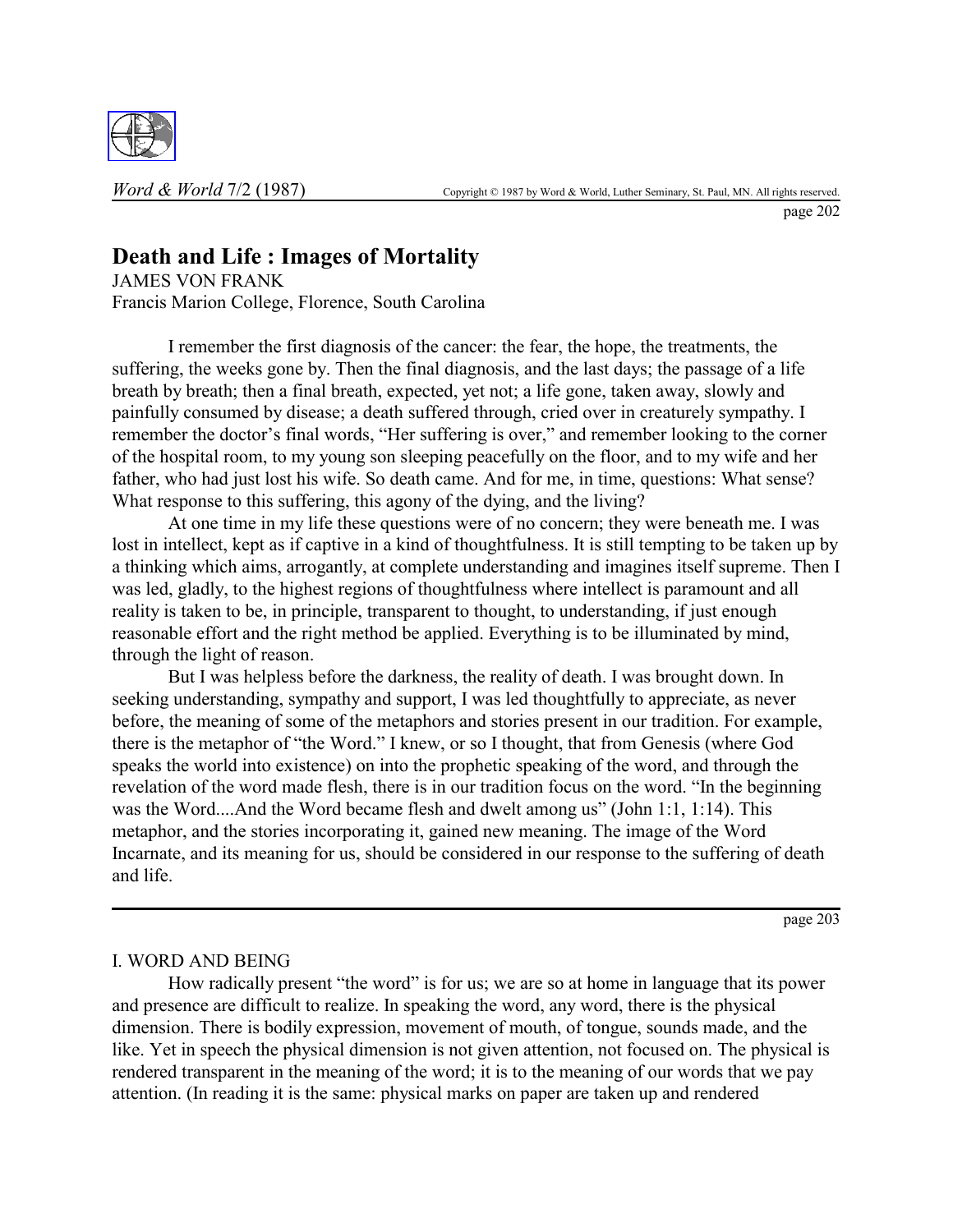transparent in meaning.) In language we attend from the physical, the carrier of meaning, to meaning itself. Meaning breaks through the physical; yet meaning cannot exist without the physical. Or put yet another way: meaning is in the sound of the word, but is not of the sound. The word is both meaning and sound.

This sense of the word spoken helps articulate the meaning of being human. As we pay attention to the meaning of our words by transcending the physical, which must still be present, so we pay attention to one another at the level of our meaning. We attend to one another as embodied personalities. We embody and body forth our meaning. Neither in the word nor in the human situation does the physical disappear; in both situations the physical is essentially, yet transparently, present. In both cases the physical dimension gives rise to the dimension of meaning. I am the meaning of my body, and so we all are. I am essentially embodied, both spirit and flesh. In this sense the metaphor of person and word is just right: the word is expressed in person; the person is expressed in the word.

Our tradition, in one sense, points us to this: we are each present as the word is present. As the word is no more without the physical, we are no more without the body. So I understand human suffering before death as never before. In this suffering we witness to what it means to be a creature essentially embodied and essentially more. In creaturely sympathy, in the deepest conviviality, I am with each and every other embodied spirit who knows death. So I understand the meaning of Christ's death as never before, and through his death realize more fully the meaning of another story. I thought I understood the *Phaedo*, Plato's account of the heroic death of Socrates. But now both stories mean more to me than before.

## II. TWO STORIES—TWO WORLDS

In Gethsemane Jesus knows his death is before him. Mark tells that he "began to be greatly distressed and troubled" and became "very sorrowful, even to death" (14:33-34). Christ does not want to be alone before his impending death. He speaks out: "Abba, Father, all things are possible to thee; remove this cup from me"  $(14:36)$ . Here is the suffering of death, the agony, the anxiety, sensed to the very marrow: distress, trouble, sorrow "even to death." In dread of death Jesus pleads: "remove this cup from me."

"Yet not what I will, but what thou wilt"  $(14:36)$ . This confession of faith is an affirmation of creatureliness, the humble recognition of the nature of being

human, of knowing that "I am" and thus that "I will not be," of standing between the finite and the infinite. Christ does not give up before death, even though death means, dreadfully, to be forsaken of life, to be no more in relationship with Abba, the Father. Before death Jesus seeks sympathy and support. He interrupts his prayer and returns to the disciples, to those few who have shared his mission, but they are not with him; they are asleep. Jesus pleads: "Could you not watch one hour?" (14:37). Before his death, he comes to his disciples with a plea which witnesses to the significance of death, and at the same time signifies an affirmation of life, of the importance of being sympathetically one with another.

Finally, Jesus is at the moment of death. In his last words, "Jesus cried with a loud voice, ëEloi, Eloi, lama sabachthani?í which means, ëMy God, My God, why hast thou forsaken me?'...And Jesus uttered a loud cry, and breathed his last" (15:34, 37). Christ's death is dreadful.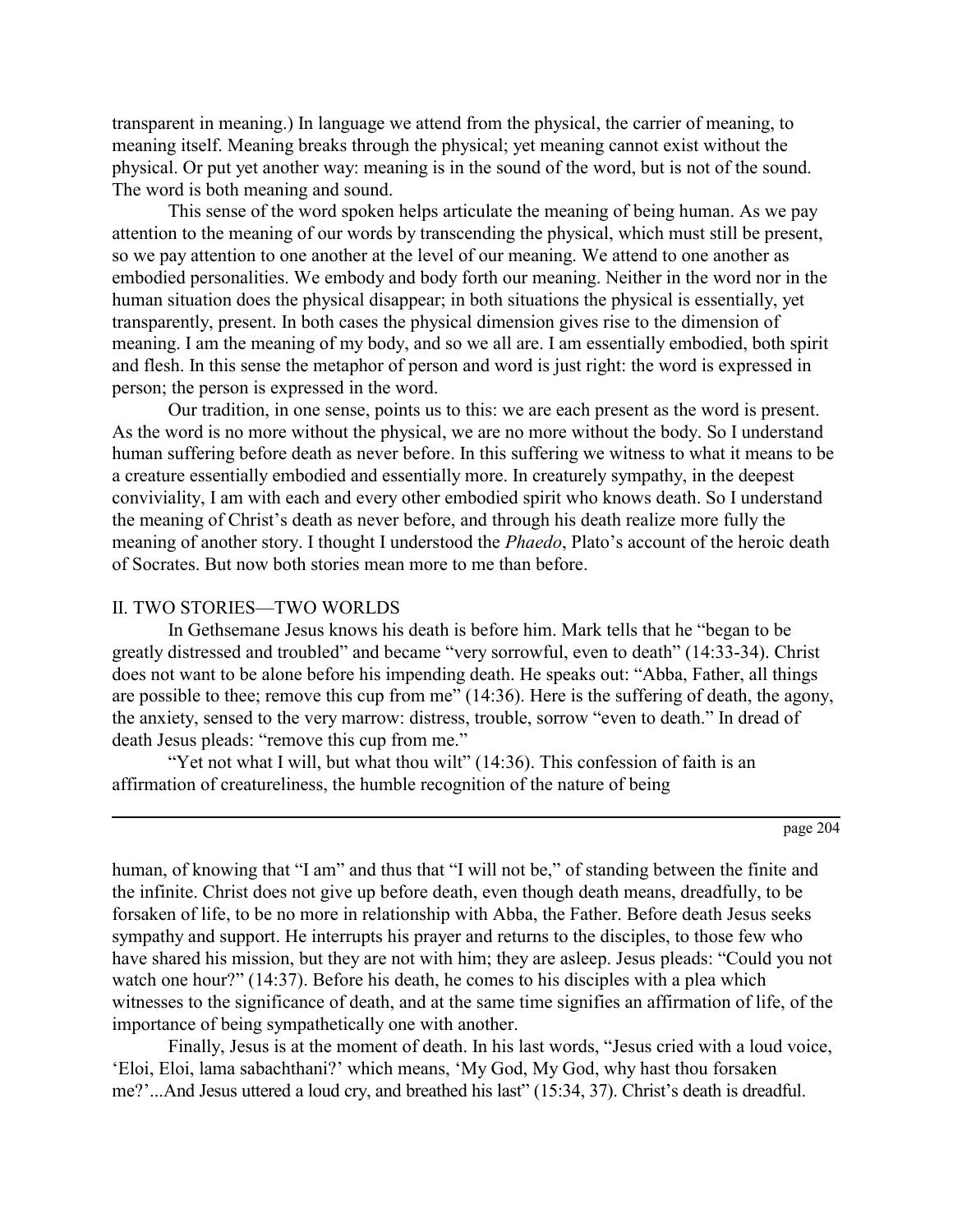Here death means to be forsaken, to be separated from life, from creation; it is the end. This is a condition to dread. Jesus, in effect, cries out: "Do not forsake me!" We all share in his crying out, in his agony. This is the sense of death we face, before which we are "greatly distressed and troubled."

To realize more fully the meaning of Christ's death, it can be contrasted with the story of the heroic death of Socrates who welcomes death as a friend. In the Athenian prison Socrates knows that he is in his last hours. His sentence is a self-administered dose of poison to be taken at sundown. Socrates is with a group of friends; he turns the conversation toward consideration of death and immortality. He is in his usual calm good humor. I am struck by the whole situation: in his final hours Socrates is calmly considering arguments about death and immortality!

Consider the sense of the arguments—what is said and what is not—and the image of death and life presented. In life the soul is as if in prison in a body whose nature is essentially alien to it. Each person is essentially a soul, understood as an eternal essence. The body is unessential to one's being and, as a matter of fact, keeps the soul from gaining its natural place: the Eternal, the Divine. A person knows the Eternal because there is a spark of the Divine in everyone, and this spark, the soul, being of the Eternal, cannot die. Death, in fact, is the liberation of the soul from the body; it is the means of freedom for a person to become what that person essentially is. Socrates says this: "Is not what we call death a freeing and separation of soul from body?" (67).\* This speaks worlds! The body is material and of this world; the soul is of a different world, is "immortal and imperishable, and our souls will really exist in the next world" (102a). What a striking image: there is no death, really, only the immortal soul.

Socrates presents his life as having been occupied with the true and essential nature of the soul: concern with eternal truth, with thought properly directed, contemplatively occupied with the Eternal, the Real. (So the sense of Plato's story of the Cave: most people mistake shadows, appearance, for Reali-

\*All quotations from the *Phaedo* are from Hugh Tredennickís translation in *The Collected Dialogues of Plato, edited by E. Hamilton and H. Cairnes (New York: Pantheon Books, 1961).* 

page 205

ty. Reality lies beyond, and it is of this and to this Reality that the soul belongs. The soul is foreign to the flesh.) If Socrates feared death this would show his attachment to this world, to mere appearance; he would have lost sight of Reality, of God, of his true and essential nature.

What a sublimely drawn picture. Death is not the end, but the beginning. Death is liberation: "when I have drunk the poison I shall remain with you no longer, but depart to a state of heavenly happiness" (115d). Here Socrates explicitly identifies himself, the "I" of which he speaks, with his soul. The whole conversation concludes on a reasonable note: all these arguments, it is agreed, make immortality highly probable.

Then death comes. The poison, which causes no pain, is drunk and begins to do its work. Socrates calmly lies down to receive death. He has one last request: "Crito, we ought to offer a cock to Asclepius" (118a). The Greeks made an offering to Asclepius, the god of healing, after recovering from a sickness. Socrates is not really dying, but coming to life, recovering from an illness. The death of Socrates is sublime, beautiful, peaceful, composed. He was "the bravest and also the wisest and most upright man" (118a) of antiquity. His death and life were sublimely beautiful—exemplary—the perfect expression of his world. Death is a friend to be greeted rationally, in calm good humor, in peace and composure.